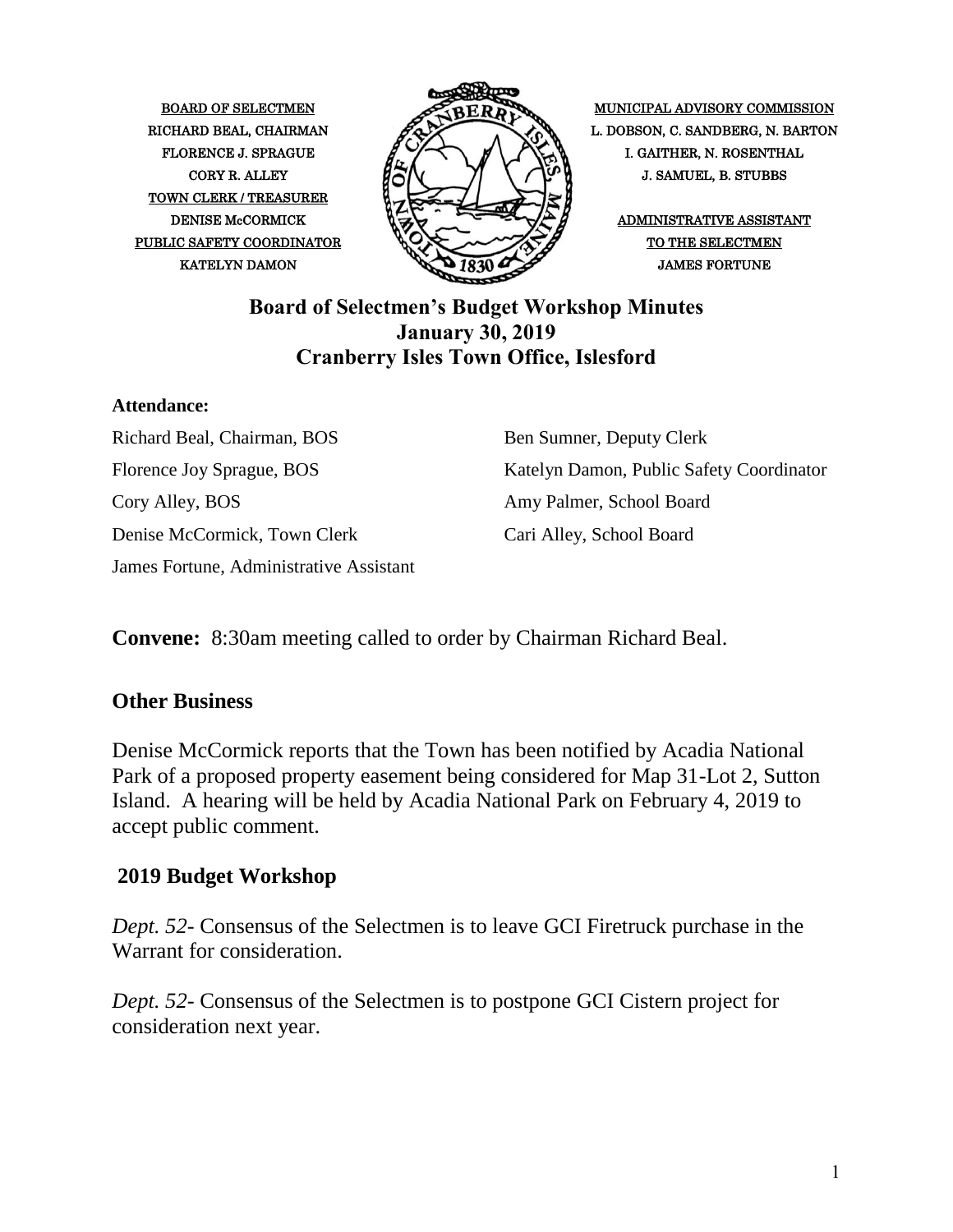*Dept. 55*- Amy Palmer explains the School Board's budget considerations. The lift repair must be made in order for school to be held on GCI on schedule in 2020-21. The cost of the previous lift has been refunded by the manufacturer. Those funds will be used in addition to the requested amount (\$35,000) to purchase a replacement lift and fit the shaft and building to accommodate the lift safely.

*Dept. 55*- Cari Alley explains the warrant proposal for a *Repair Reserve* to be established and how the *Special Education Reserve* functions.

*Dept. 54*- General Discussion of Capital Improvements for Roads. Consensus of the Selectmen is to reduce the previous proposed budget amount of \$250,000 to \$100,000. Priorities will be ditching, roadside clearing, and patching, along with improvements to Harding Point Road and Jimmie's Point Road on GCI and Northwoods Road on LCI.

*Dept. 54*- Denise McCormick reports that the federal subsidy for commuter ferry service has increased from \$22,000 to \$25,000.

*Dept. 56*- Discussion of the \$20,000 request from the Islesford Neighborhood House Association for funding towards the septic system installation. Richard Beal proposes, without dissent, to remove budget request and warrant article from consideration for Town Meeting.

*Dept. 53*- Consensus of the Selectmen is to propose an allocation of \$10,000 towards garage maintenance at Islesford and construction of a lean-to adjacent to the building to shelter snow removal equipment.

*Dept. 58*- James Fortune reports that no proposals have been received for the Breakwater project at Islesford. The \$100,000 proposed amount is a rough estimate. Consensus of the Selectmen is to proceed with the proposed project, but to adjust the proposed budgeted amount to \$75,000.

*Dept. 58-* Denise McCormick advises that considerable erosion has occurred at Hadlock Park on Islesford. Richard Beal proposes, without dissent, to budget \$5,000 towards repairs, with the balance being allocated for mowing and maintenance.

*Dept. 58-* Town Office. Consensus of the Selectmen is to allocate \$30,000 (instead of previous \$10,000) towards completion of work on the Town Office, including installation of a generator and appointment of an ongoing caretaker for the property.